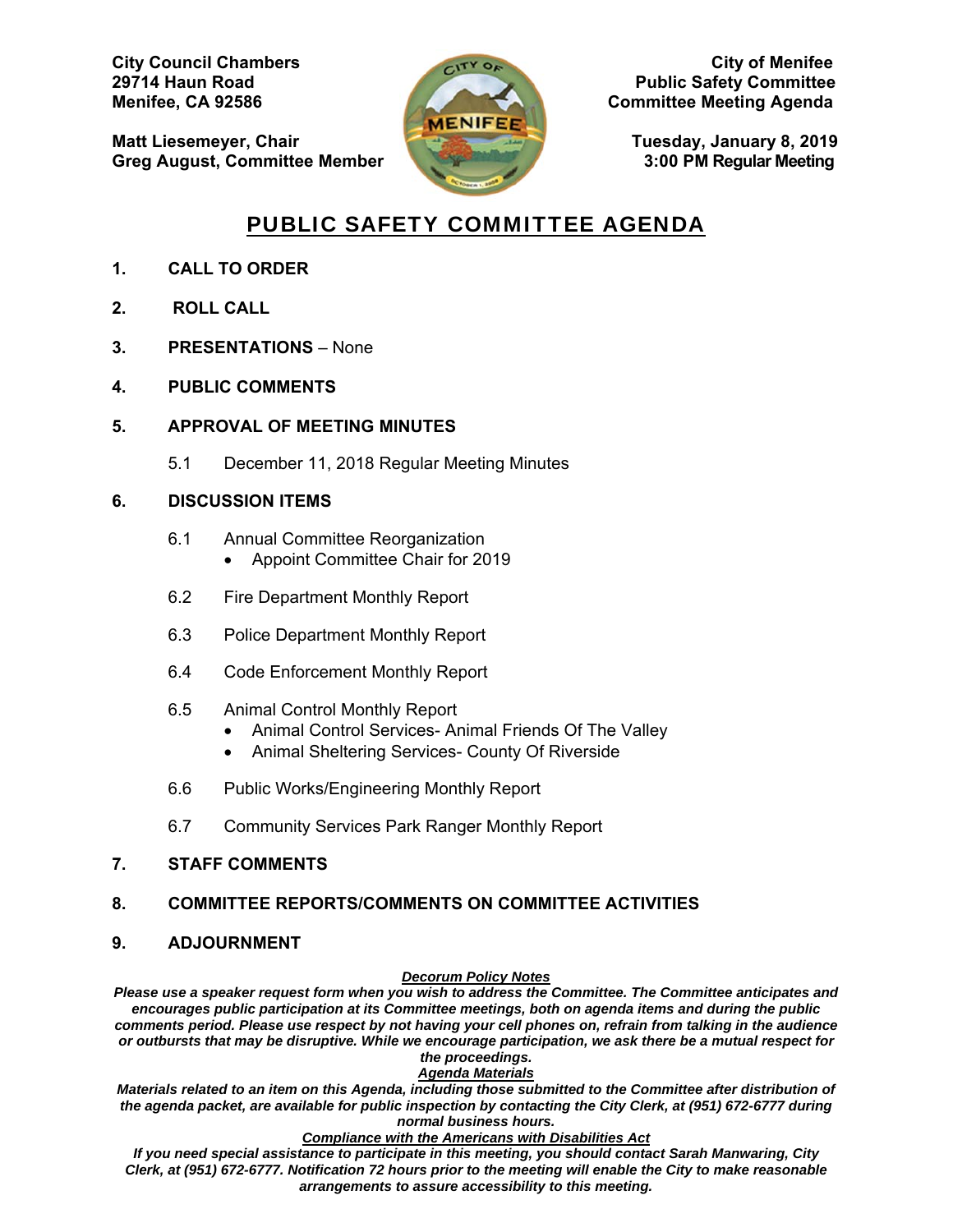

**Menifee Public Safety Committee December 11, 2018 3:00 PM Regular Meeting**

> **City Council Chambers 29714 Haun Road Menifee, CA 92586**

## **MINUTES**

#### **1. Call to order and roll call**

Chairman Matt Liesemeyer called the meeting to order at 3:03 p.m. Present were: Chairman Matt Liesemeyer, Committee Member Greg August, Assistant City Manager Jeff Wyman, Public Works Director Jonathan Smith, Records Technician Roxana Elliott, Economic Development Manager Gina Gonzalez, Code Enforcement Officer Amber Kearney, Office Specialist Andrea Montez, Traffic Engineer Rob Blough, Community Services Director Jonathan Nicks, Community Services Supervisor Jason Hendrix, Fire Battalion Chief Josh Bischof, Police Lieutenant Scott Forbes, Police Sergeant John Burke, Animal Control Officer J. Bratten, Animal Friends of the Valley representative Ryan Long

## **2. Public Comments**

Committee Chair Liesemeyer called for public comments and there were none.

#### **3. Minutes**

The November 13, 2018 minutes were approved unanimously.

#### **4. Fire Department Monthly Report**

Fire District Chief Geoff Pemberton provided the monthly Fire stats detailing the number of calls per month. Mr. Pemberton reported on the average enroute to on scene time for each Fire Engine for the month of November.

#### **5. Police Department Monthly Report**

Police Sergeant John Burke provided the monthly stats and cases of interest. Sergeant Burke reported on various station activities and events for the month of November.

#### **6. Code Enforcement Monthly Report**

Code Enforcement Officer Amber Kearney provided the monthly report for November.

Committee Chair Liesemeyer asked about the homes that were red tagged. Ms. Amber responded the home was growing marijuana and was cited for major electrical issues.

#### **7. Animal Control Monthly Report**

#### **a. Animal Control Services – Animal Friends of the Valleys (AFV)**

Animal Control Officer J. Bratten, reported on the monthly statistics for the month of November.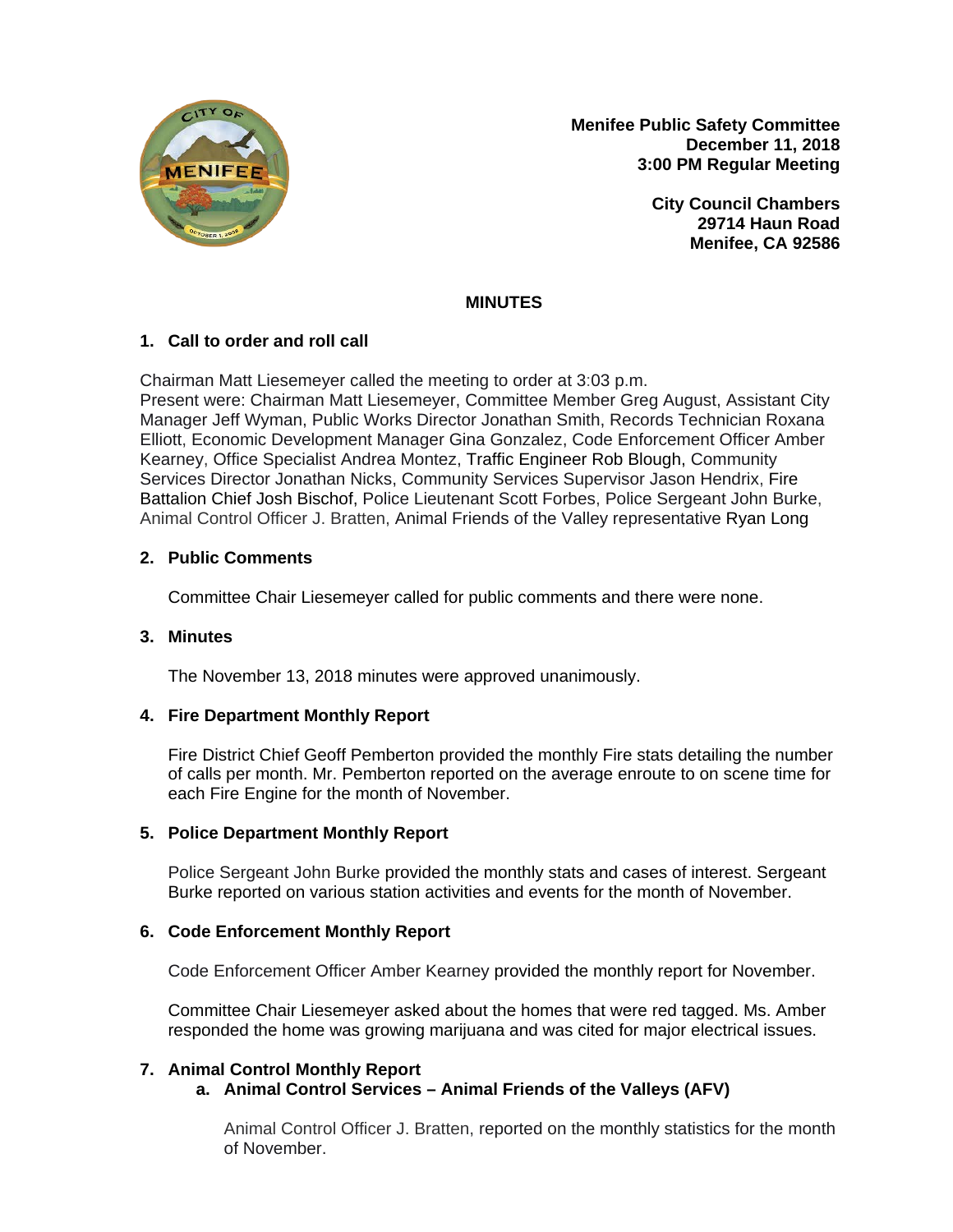## **b. Animal Sheltering Services – County or Riverside**

County of Riverside Representative Ryan Long provided the statistics noting the number of strays, adoptions, and live releases for the month of November. Mr. Long reported on the upcoming programs and events.

#### **8. Public Works/Engineering Monthly Report**

Traffic Engineer Rob Blough provided the monthly report for November and provided information on future projects.

Committee Member August asked if Mr. Blough had read an article posted about the run off on the golf course. Public Works Director Jonathan Smith responded, no they have not heard about that. Mr. Smith reported that the Engineering Department would be focusing on cleaning up streets in Quail Valley and working on the potholes in the coming weeks.

Mr. Liesemeyer asked for an update on the flashing stop signs. Mr. Smith responded they were still working on them. He added they would also be working on refreshing the striping on the street.

#### **9. Community Services Park Ranger Monthly Report**

Community Services Supervisor Jason Hendrix provided the Park Ranger monthly report for November. Mr. Hendrix reported on the reduced number of homeless in the community, the use of the Ranger hotline, the use of the skate park, and one confrontational incident that occurred at the skate park.

#### **10. School District Monthly Reports**

The School District representatives were not present.

#### **11. City Manager Comments**

None.

#### **12. Committee Members Comments**

None.

#### **13. Adjournment**

Committee Member Liesemeyer adjourned the meeting at 3:43 p.m.

Roxy Elliott, Committee Secretary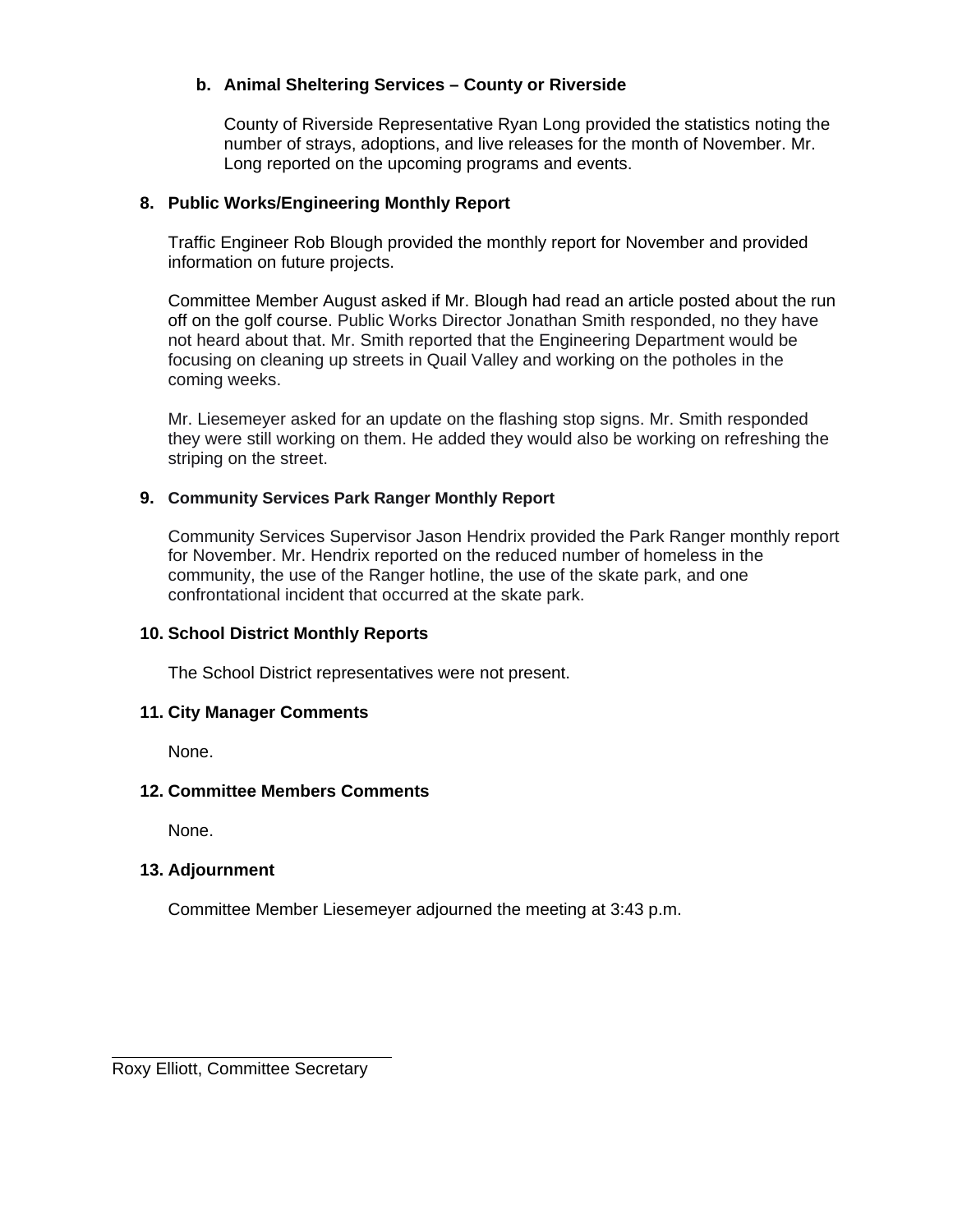



# Menifee Public Safety Report - January 2019

During the month of November 2018, the Menifee Police Department generated **3,993** calls for service. During the month of November 2018, there were **191** Part 1 crimes reported in the City of Menifee (UCR data). A three month comparison is provided below:

|                           | September | October | November | # Change |
|---------------------------|-----------|---------|----------|----------|
| Homicide                  |           |         |          |          |
| Rape                      |           | 3       |          | $-2$     |
| Robbery                   | h         |         |          | $-1$     |
| <b>Aggravated Assault</b> | O         | 3       | 8        | $+5$     |
| <b>Burglary</b>           | 24        | 16      | 28       | $+12$    |
| Larceny Theft             | 104       | 127     | 113      | $-14$    |
| Motor Vehicle Theft       | 22        | 39      | 38       | - 1      |
| Arson                     |           |         |          |          |

During the month of November 2018, the Menifee Police Department made **5** public intoxication arrests, generated **382** traffic citations, made **4** DUI arrests and took **23** traffic collision reports (this does not include traffic collisions in which no report was written). A three month comparison is provided below:

|                          | September | October | November | # Change |
|--------------------------|-----------|---------|----------|----------|
| Public Intoxication      |           |         |          |          |
| <b>Traffic Citations</b> | 569       | 473     | 382      | -9       |
| <b>DUI</b> Arrests       |           |         |          |          |
| $TC$ Reports             |           |         |          | -10      |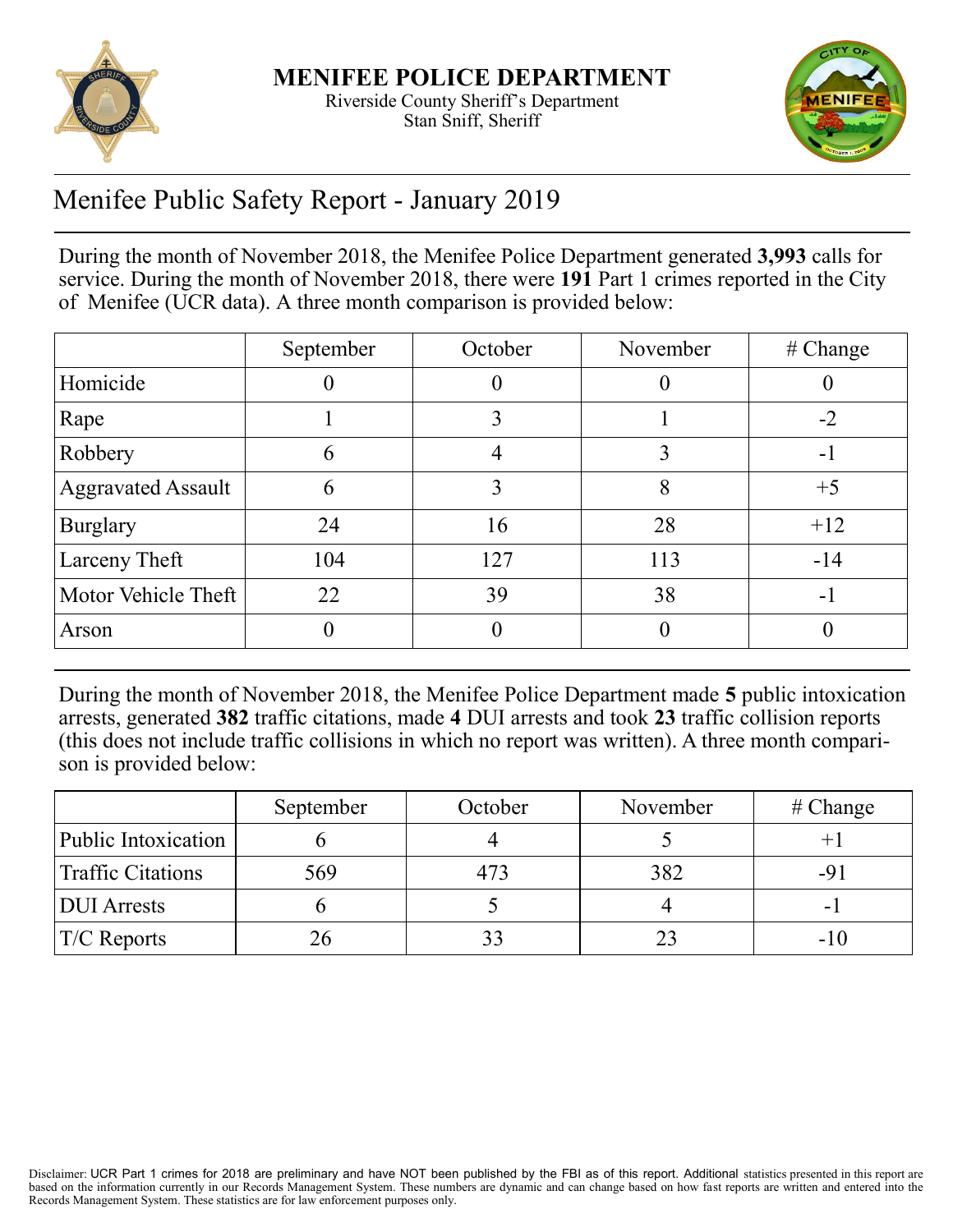# Perris Station Arrest Log

| <b>Charge</b>                | Location                                               | <b>Incident</b>           | <b>Date</b> | Time | <b>Description</b>                                                                     |
|------------------------------|--------------------------------------------------------|---------------------------|-------------|------|----------------------------------------------------------------------------------------|
| No Proof Of Ins T/c          | Block 300 E San Jacinto Av/ Perris                     | PE-183580063              | 12/24/2018  |      | 20:28:00 Romero, Luis Alejandro, 23 Years, Arrested For Fail Evid Finan Repsons.       |
| Use/under Influence          | Block 17300 Ranchero Rd/ Woodcrest                     | PC-183580051              | 12/24/2018  |      | 18:00:00   Barbosa, Alejandro Javier, 35 Years, Arrested For Use/un Infl Contr Subs.   |
| Drunk In Public-alco         | Block 50 E Ramona Expressw ay/ Perris                  | PE-183580045              | 12/24/2018  |      | 16:24:00 Trujillo, Eduardo, 41 Years, Arrested For Public Intoxication.                |
| Battery W/serious Bo         | Block 100 W 11th St/ Perris                            | PE-183530084              | 12/24/2018  |      | 11:21:00 Gonzalez, Daisy, 19 Years, Arrested For Batt W/serious Injury.                |
| Dui Alcohol/0.08 Per         | Block 1600 N Perris Bl/ Perris                         | PE-183590096              | 12/25/2018  |      | 23:17:00 Gutierrez, Araceli, 48 Years, Arrested For Dui Alco/0.08 Percent.             |
| Force Or Adw Not Fir         | Johns St/ Orange Av  Mead Valley                       | PC-183590062              | 12/25/2018  |      | [23:12:00] Garcia, Cassandra Banessa, 27 Years, Arrested For Adw O/than F/arm Gbi Frc. |
| Drunk In Public-alco         | Block 25300 Water Wheel Ct/ Menifee                    | ME-183590016              | 12/25/2018  |      | 03:30:00   Valles, Melissa Denise, 28 Years, Arrested For Public Intoxication.         |
| Posses Control Subst         | Block 25700 Westwinds Dr/ Menifee                      | ME-183600133              | 12/26/2018  |      | 21:07:00 Winters, Barbara Ann, 55 Years, Arrested For Poss Contr Subs.                 |
| Possess Controlled P         | Block 27600 Encanto Dr/ Menifee                        | ME-183600120              | 12/26/2018  |      | 18:00:00 Smith, Kelvin Clyde, 26 Years, Arrested For Paraphernalia.                    |
| Drunk In Public-alco         | Block 28300 Encanto Dr/ Menifee                        | ME-183600113   12/26/2018 |             |      | ∣17:14:00 ∣Moore,Brianna Nicole, 22 Years, Arrested For Public Intoxication.           |
| Vehicle Theft                | Block 200 Momento Av/ Perris                           | L--183600013              | 12/26/2018  |      | 12:00:00 Gutierrez, Arturo James, 25 Years, Arrested For Tk Veh W/o Owner's Cnsnt.     |
| Poss Controlled Subs         | Block 50 E Bow en Rd/ Perris                           | PE-183610087              | 12/27/2018  |      | 16:40:00   Pyle, Gavin Murl, 28 Years, Arrested For Poss/sale/tran 1 Oz.               |
| <b>Prison Prior</b>          | Bradley Rd/ Mc Call BI Menifee                         | ME-183610113              | 12/27/2018  |      | 16:14:00 Castro, Freddie Josef, 28 Years, Arrested For State Prison Each Prior.        |
| Possess Controlled S         | Amhurst Ct/ Sun City BI Menifee                        | ME-183610089   12/27/2018 |             |      | 14:00:00   Knight, Matthew Bryan, 23 Years, Arrested For Poss Speci Contr Sub Dev.     |
| Violate Court Order          | Block 100 Whirlaw ay St/ Perris                        | PE-183610061              | 12/27/2018  |      | 13:33:00 Tavares, Jeraldo, 47 Years, Arrested For Vio Ct Or Prev Dom Vio.              |
| <b>Violate Court Order</b>   | Block 28400 Westwood Wy/Menifee                        | ME-183610070              | 12/27/2018  |      | 12:25:00 Lopez, Andrew J, 38 Years, Arrested For Vio Ct Or Prev Dom Vio.               |
| Force Or Adw Not Fir         | Block 27100 Almaden Ln/ Menifee                        | ME-183610069              | 12/27/2018  |      | 12:32:00 Green, Sean, 48 Years, Arrested For Adw O/than F/arm Gbi Frc.                 |
| Violate Court Order          | Block 2100 Tamarind Dr/ Perris                         | PE-183610020              | 12/27/2018  |      | 09:45:00 Thebodeau, Eugene Daniel, 25 Years, Arrested For Vio Ct Or Prev Dom Vio.      |
| Dui Alcohol/0.08 Per         | 23000 Block of Grey Fox Dr. Canyon Lake   CN-183620015 |                           | 12/28/2018  |      | 23:00:00   Vangaale, Cornelia Maria, 41 Years, Arrested For Dui.                       |
| Influence Cont Sub           | 1400 Block of Hierloom Ave. Perris                     | PE-183620088              | 12/28/2018  |      | .20:31:00  Leon,Juan Antonio, 50 Years, Arrested For Use/un Infl Contr Subs            |
| Posession for Sales          | 8th St. x D St. Perris                                 | PE-183620045              | 12/28/2018  |      | 14:58:00   Hinojosa, Antonio, 31 Years, Arrested For Poss/sale/tran 1 Oz.              |
| Vandalism: deface Pro        | Block 29900 Woodstock Pl/ Menifee                      | ME-183610150              | 12/28/2018  |      | 00:39:00   Negrete, Shebie Nicole, 27 Years, Arrested For Maliciously Deface W/pai.    |
| Assault Deadly Weapon        | 30000 Block of Hanover Dr. Menifee                     | ME-183610141              | 12/28/2018  |      | 17:10:00   Caldera, Steven Mathew, 26 Years, Arrested For Aslt On Person W/gbi.        |
| Violate Court Order          | Alicante Dr/ Avenida Vizcaya Homeland                  | PC-183610044              | 12/28/2018  |      | ∣03:00:00 ∣Deluna,David, 37 Years, Arrested For Vio Ct Or Prev Dom Vio.                |
| Vandalism: deface Pro        | Unknow n Loc, Canyon Lake                              | CN-183560006              | 12/28/2018  |      | ∣01:35:00 ∣Visger,Michael Jeffrey, 20 Years, Arrested For Vandalism \$400 Or More.     |
| Inflict Corporal Inj         | Block 1600 Ruby Dr/ Perris                             | PE-183630090              | 12/29/2018  |      | 23:10:00   Flores, Fernando, 29 Years, Arrested For Inflic Corp Inj Spse/coh.          |
| Petty Theft                  | Block 22800 Rios Av/ Mead Valley                       | PC-183630024              | 12/29/2018  |      | 09:30:00 Rodas, James Alexander, 28 Years, Arrested For Petty Theft W/priors.          |
| Rec Stolen Prop              | Block 22800 Rios Av/ Mead Valley                       | PC-183630024              | 12/29/2018  |      | 09:30:00  Houston,Natalie Michelle, 19 Years, Arrested For Rec Know n Stolen Prop.     |
| Person Buys Known St         | Block 1400 Marigold Dr/ Perris                         | PE-183630022              | 12/29/2018  |      | 11:45:00 Hodge, Jordan Christian, 27 Years, Arrested For Rec Known Stolen Prop.        |
| Vandalism                    | 300 Block San Jacinto Ave. Perris                      | PE-183630018              | 12/29/2018  |      | 05:05:00   Larson, Dakota Michael, 25 Years, Arrested For Vandalism \$1000 To U/\$5.   |
| Public Intoxication          | Pheasant Drive Canyon Lake                             | CN-183630007              | 12/29/2018  |      | 01:20:00 Doe,John, 25 Years, Arrested For Public Intoxication.                         |
| Kidnapping                   | Block 50 E Jarvis St #K239/ Perris                     | PE-183630003              | 12/29/2018  |      | 00:35:00 Vidales, Jose Ascencio, 43 Years, Arrested For Kidnapping.                    |
| Drive w/o license            | 1800 Block of Springtree, Perris                       | PE-183620126              |             |      | 12/29/2018 00:30:00 Martinez, Denis Deras, 27 Years, Arrested For Drive W/o Lic.       |
| Spousal Abuse                | 500 Block D St., Perris                                | PE-183280006              | 12/29/2018  |      | 07:30:00   Valencia, John, 45 Years, Arrested For Inflic Corp Inj Spse/coh.            |
| Drunk In Public-alco         | Block 1600 N Perris BI/ Perris                         | PE-183640082              | 12/30/2018  |      | 20:25:00 Reveles, Noah Israel, 33 Years, Arrested For Public Intoxication.             |
| Person Buys Known St         | Block 22800 Rios Av/ Mead Valley                       | PC-183650055              | 12/31/2018  |      | [23:00:00] Cerda, Ashley Celeste, 21 Years, Arrested For Rec Known Stolen Prop.        |
| Petty Theft                  | Haun Rd. x New port Rd,., Menifee                      | ME-183650090              | 12/31/2018  |      | 20:20:00 Meyers, Bryan, 34 Years, Arrested For Petty Tft.                              |
| Public Intoxication          | Murrieta Rd. x New port Rd. Menifee                    | ME-183650040              | 12/31/2018  |      | 11:37:00   Roman, Alexander, 28 Years, Arrested For Public Intoxication.               |
| Resist/Obstruct Pub Official | New port Rd. x Bradley Rd. Menifee                     | ME-183650026              | 12/31/2018  |      | 10:30:00 Allred, Korey Lee, 42 Years, Arrested For Obstruct/resist Pub Off.            |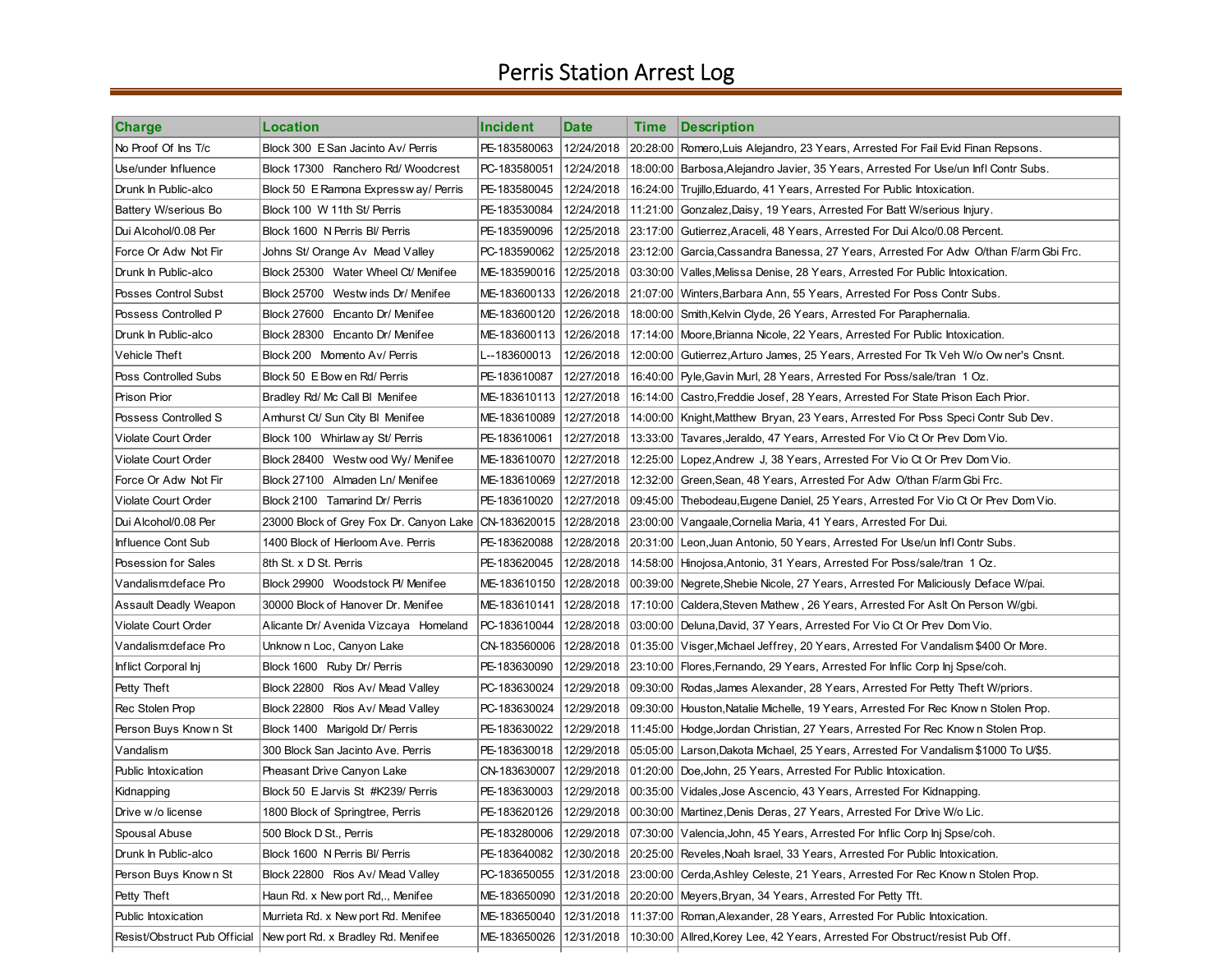#### **Impound Outcome Statistics for the Riverside Department of Animal Services for the Contract City of MENIFEE**

|                      |                                       |              |            | <b>Dec-2018</b> |              |            |            | CYTD (1/1/2018 - 12/31/2018) |              |            |            | FYTD (7/1/2018-12/31/2018) |                 |
|----------------------|---------------------------------------|--------------|------------|-----------------|--------------|------------|------------|------------------------------|--------------|------------|------------|----------------------------|-----------------|
|                      | 1/4/2019 11:42 DOG                    |              | <b>CAT</b> | <b>OTHERS</b>   | <b>TOTAL</b> | <b>DOG</b> | <b>CAT</b> | <b>OTHERS</b>                | <b>TOTAL</b> | DOG        | <b>CAT</b> | <b>OTHERS</b>              | <b>TOTAL</b>    |
| <b>Live Impounds</b> | <b>STRAY</b>                          | 44           | 16         |                 | 61           | 608        | 396        | 37                           | 1041         | 296        | 227        | 15                         | 538             |
|                      | <b>OWNER SURRENDER</b>                |              |            |                 | 13           | 96         | 60         | 36                           | 192          | 55         | 44         |                            | 103             |
|                      | CONFISCATE                            |              |            |                 |              | 19         |            |                              | 20           |            |            |                            | 91              |
|                      | <b>Total</b>                          | 53           | 21         |                 | 75           | 723        | 457        | 73                           | 1253         | <b>360</b> | 271        | 19                         | 650             |
| <b>Live Releases</b> | <b>ADOPTION</b>                       | 12           |            |                 | 19           | 153        | 144        | 9                            | 306          | 71         | 93         |                            | 168             |
|                      | <b>TRANSFER TO ADOPTION PARTNERS</b>  | 11           |            |                 | 17           | 228        | 178        | 49                           | 455          | 127        | 114        |                            | 249             |
|                      | <b>TRANSFERS TO CONTRACT SHELTERS</b> |              |            |                 |              |            |            |                              |              |            |            |                            | 41              |
|                      | <b>REUNITED WITH OWNER</b>            | 11           |            |                 | 12           | 233        | 6          |                              | 242          | 105        |            |                            | 109             |
|                      | <b>Total</b>                          | 34           | 11         |                 | 48           | 619        | <b>328</b> | 62                           | 1009         | 307        | 211        | 12                         | 530             |
|                      |                                       |              |            |                 |              |            |            |                              |              |            |            |                            |                 |
|                      | <b>FOSTER</b>                         |              |            |                 |              |            | 59         |                              | 68           |            | 29         |                            | 30 <sup>l</sup> |
|                      |                                       |              |            |                 |              |            |            |                              |              |            |            |                            |                 |
| <b>Euthanized</b>    | *EUTHANIZED-Untreatable               |              |            |                 |              |            | 27         |                              | 37           |            | 18         |                            | 23              |
|                      | *Euthanized-Treatable                 |              |            |                 |              |            | 138        |                              | 223          | 49         | 69         |                            | 122             |
|                      | Euthanized-Adoptable                  |              |            |                 |              |            | $\Omega$   |                              |              |            |            |                            | οl              |
|                      | <b>Total</b>                          | $\mathbf{9}$ |            |                 | 17           | 90         | <b>165</b> |                              | 260          | 53         | 87         |                            | 145             |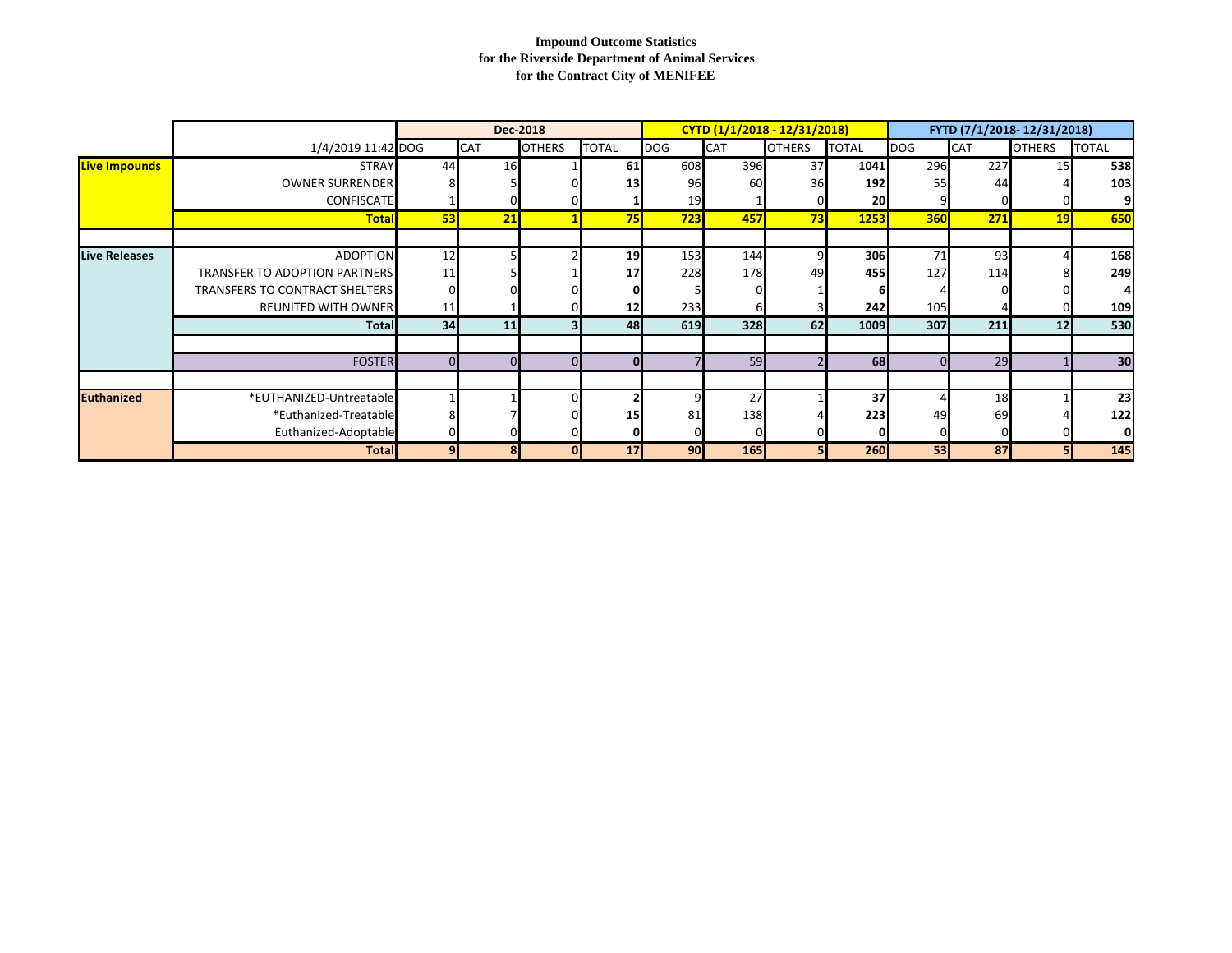# Public Safety Committee Meeting

## **Meeting Date: 1/8/19**

#### **PUBLIC WORKS / ENGINEERING UPDATE:**

- 1. City applied for and received \$525,000 in Federal HSIP grant money to design and construct a raised landscaped median on Antelope between Newport and La Piedra. Lanes will be shifted to provide U-turns on Antelope at Stillwater which will eliminate the problem of vehicles making U-turns in the residential neighborhood.
- 2. Murrieta Rd Striping Plan being developed. Will add bike/golf cart lanes, center turn lane, and access changes near Newport to improve safety.
- 3. Staff toured Moreno Valley Traffic Management Center (TMC). Moreno Valley TMC has traffic cameras at most all intersections and also has additional fixed cameras at intersections that record for 30 days and are used by Sheriff Department for crime prevention. Some agencies also use License Plate Readers on their traffic signals for crime prevention. Plans to incorporate cameras for potential sheriff use as part of implementation of Menifee TMC.
- 4. Antelope/Palm Villa Traffic Signal timing adjusted to improve northbound left turn into new shopping center and reduce queues.
- 5. Newport/Antelope plans being developed to modify to provide double northbound right turn lanes with signalized right turn arrow. This will help decrease queues in right turn lane that currently back up and block traffic signal at Palm Villa.
- 6. Working with Romoland School District to address traffic congestion and safety concerns at Ethan Chase Middle School. Specific concerns at Heritage Lake/Grand.
- 7. Railroad Canyon widening project by City of Lake Elsinore. Widening and Striping 3 lanes of traffic in each direction between Grape Street and Canyon Hills Road. Construction hours Monday through Friday from 7 a.m. to 4 p.m. Westbound construction January - March 2019. Eastbound construction March - April 2019.
- 8. Reviewing plans for numerous traffic signals with latest one being McCall/Aqua.
- 9. Continuing project development review on numerous land development projects.
- 10. Finalizing plans to improve traffic safety at Freedom Crest Elementary School.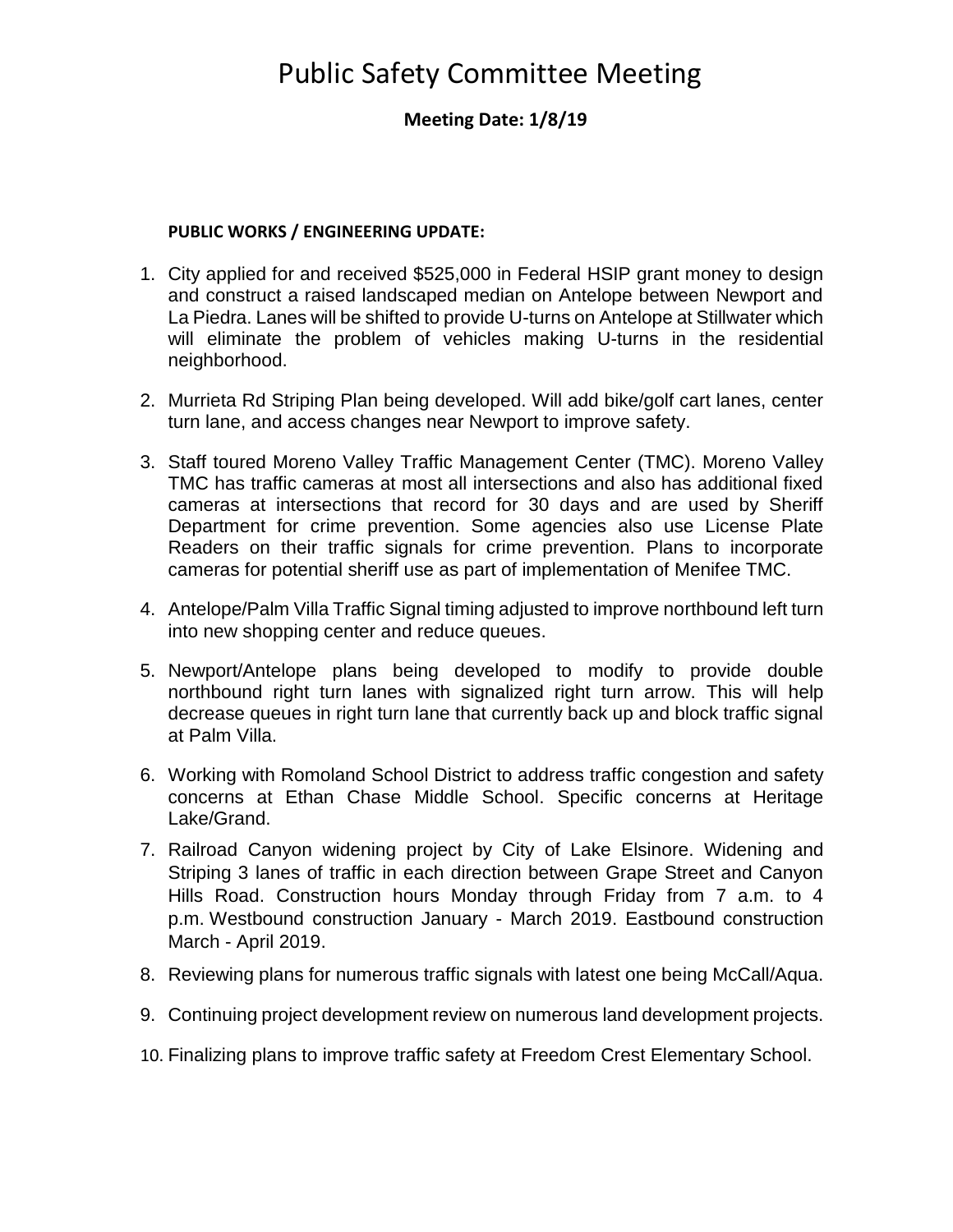# **Menifee Public Safety Report ‐ Park Rangers**

| <b>Enforcement</b>            | <b>October</b> | <b>November</b> |
|-------------------------------|----------------|-----------------|
| <b>Skate Park Rules</b>       | 8              | $\mathbf{1}$    |
| Alcohol                       | 1              | 0               |
| Smoking                       | 0              | 0               |
| <b>Animal Rules</b>           | 1              | 1               |
| Littering                     | 1              | 1               |
| <b>Field Reservations</b>     | $\overline{2}$ | 4               |
| Parking                       | 0              | 0               |
| Solicitation                  | 1              | 1               |
| Vandalism/Destruction         | 0              | 0               |
| <b>General Rule Violation</b> | 1              | 1               |
| Trespassing                   | 8              | 6               |
| <b>Verbal Warnings</b>        | 8              | 5               |
| Citations                     | 0              | 0               |

| <b>Homeless Contacts</b> | <b>October</b> | <b>November</b> |
|--------------------------|----------------|-----------------|
| Solicitation             |                |                 |
| <b>Transient Contact</b> | 19             | 17              |
| Trespass                 |                |                 |
| Homeless Encampment      |                |                 |

| <b>Ranger Hotline</b>        | <b>October</b> | <b>November</b> |
|------------------------------|----------------|-----------------|
| <b>Homeless Complaints</b>   |                |                 |
| <b>Skate Park Complaints</b> |                |                 |
| <b>Park Cleanliness</b>      |                |                 |
| Shelter/Field Reservations   |                |                 |
| Misc.                        |                |                 |

| <b>Outreach with SWAG</b> | Dec (Working Days) | <b>Visits to Services</b> |
|---------------------------|--------------------|---------------------------|
|                           |                    |                           |
| Ranger Samson             |                    |                           |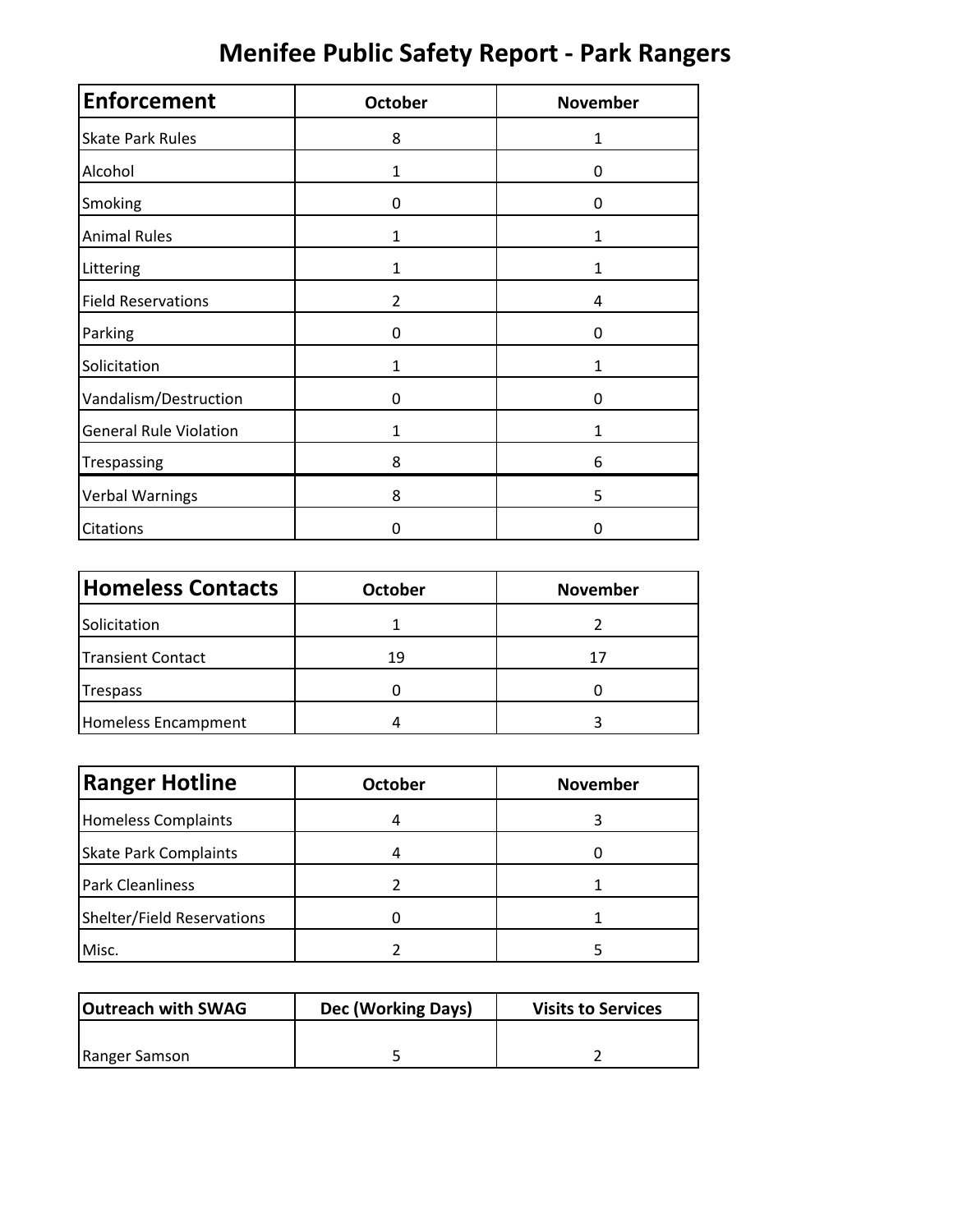Social Worker Action Group (SWAG) continues working within t Menifee every Thursday and Friday. Working jointly with the Prevention Officer and Park Rangers they are making contac homeless in the city and assisting them with getting vital docu housing vouchers, medical assistance, shelter, etc. They continu manage many of the chronically homeless in the area by see innovative solutions to each individual's needs.

| <b>SWAG Assistance</b>            | <b>October</b>           | <b>November</b> |  |  |  |
|-----------------------------------|--------------------------|-----------------|--|--|--|
| <b>New Clients</b>                | 4                        | 3               |  |  |  |
| <b>Housing Assessments</b>        | 1                        | 4               |  |  |  |
| <b>Vital Documents</b>            | 5                        | 5               |  |  |  |
| <b>Emergency Shelter</b>          | $\overline{2}$           | $\overline{2}$  |  |  |  |
| <b>Transportation/Bus Passes</b>  | 12                       | 3               |  |  |  |
| <b>Homeless Verification</b>      | 0                        | 0               |  |  |  |
| Disability Form (housing)         | 0                        | 0               |  |  |  |
| <b>Mainstream Benefits</b>        | 1                        | $\overline{2}$  |  |  |  |
| <b>Veteran Services</b>           | 0                        | 0               |  |  |  |
| <b>Medical Services</b>           | 0                        | 0               |  |  |  |
| <b>Mental Health Services</b>     | 1                        | 0               |  |  |  |
| <b>Substance Abuse Outpatient</b> | 3                        | $\overline{2}$  |  |  |  |
| Substance Abuse Residential P     | 1                        | $\overline{2}$  |  |  |  |
| <b>Housing Program Referrals</b>  | 1                        | 4               |  |  |  |
| Permanent Housing (non-CES)       | $\overline{2}$           | 0               |  |  |  |
|                                   | <b>Skate Park Update</b> |                 |  |  |  |
| Category                          | <b>November</b>          | <b>December</b> |  |  |  |
| New Registrations - R             | 23                       | 46              |  |  |  |
| New Registrations - NR            | 0                        | 0               |  |  |  |
| Participant Visits - R            | 64                       | 75              |  |  |  |
| Participant Visists-NR            | 0                        | 0               |  |  |  |

*\*\*Skate park re‐opened on November 7th*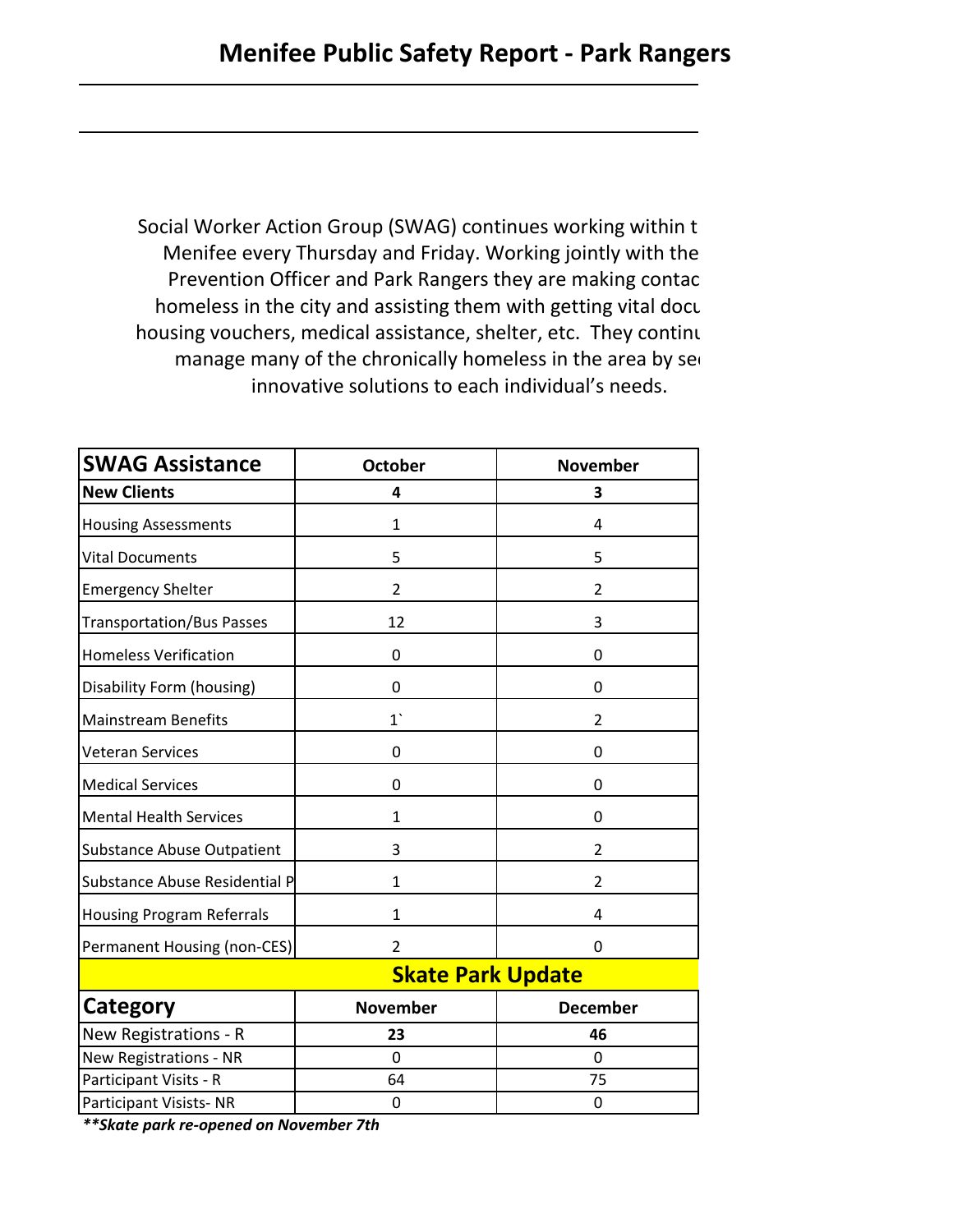# **Menifee Public Safety Report ‐ Park Rangers**

| <b>December</b>         |
|-------------------------|
| 3                       |
| $\mathbf{0}$            |
| $\mathbf{0}$            |
| 4                       |
| 0                       |
| 4                       |
| 0                       |
| $\overline{\mathbf{c}}$ |
| $\mathbf{0}$            |
| $\overline{\mathbf{c}}$ |
| 3                       |
| 8                       |
| 0                       |

| <b>December</b> |  |
|-----------------|--|
| 1               |  |
| 23              |  |
| 2               |  |
|                 |  |

| <b>December</b> |
|-----------------|
| 4               |
| 4               |
| 0               |
| 3               |
| 2               |

| <b>Total Hours</b> |
|--------------------|
|                    |
| 17.5               |